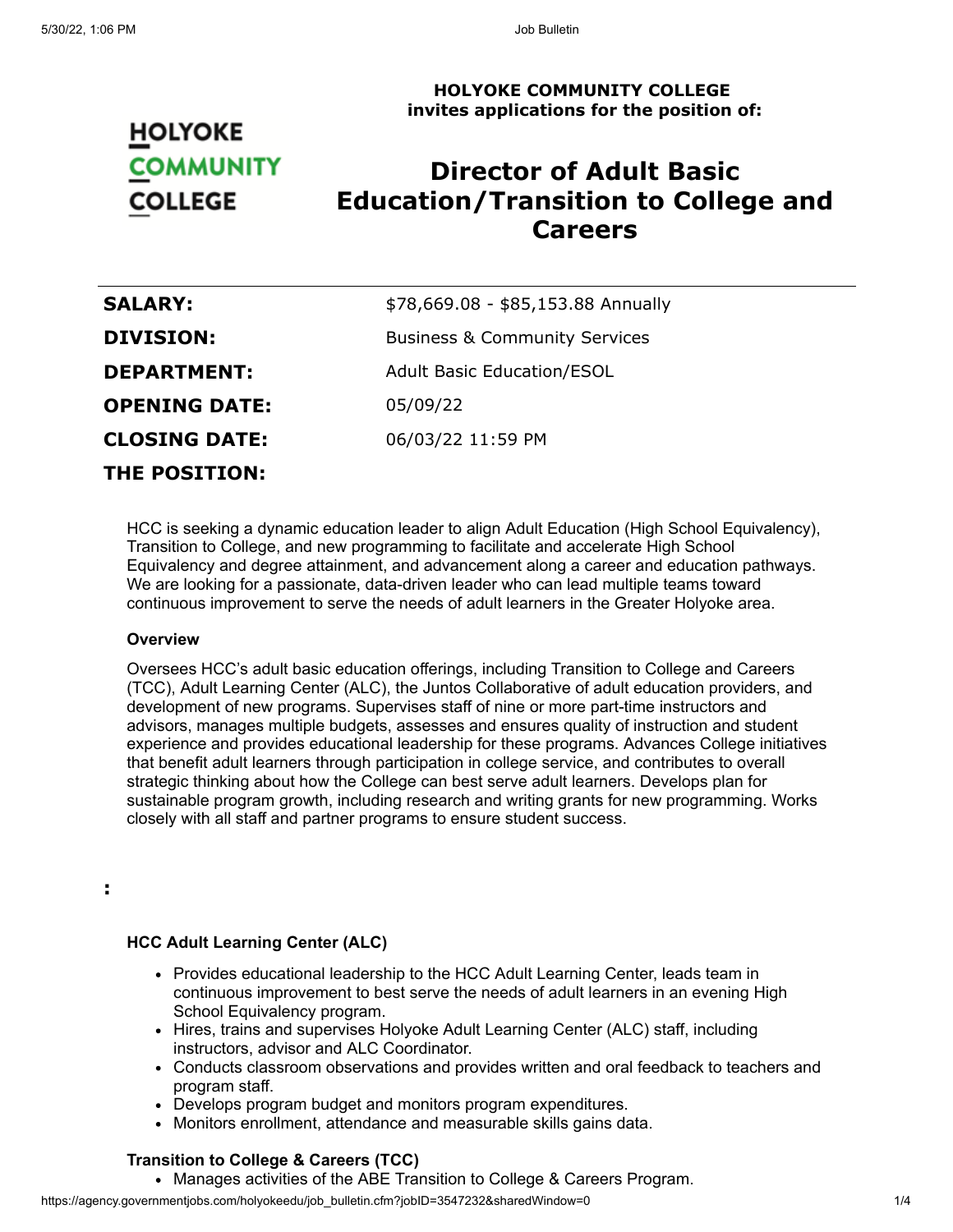- Supervises intake and assessment process two semesters per year for two student cohorts, day and evening TCC classes.
- Oversees statistical tracking system for present and former ABE TCC students in order to ensure and document student success.
- Supervises staff in data entry, tracking and follow up.
- Supervises career advising.
- Recruits, trains and supervises former ABE TCC and other students as mentors and tutors.
- Implements outreach and recruitment strategy for day and evening cohorts.
- Supervises TCC staff, including instructors and advisors.
- Contracts with regular and adjunct faculty to teach TCC courses.
- Partners with Gateway program to expand course offerings and increase cost effectiveness.
- Works closely with other College programs, including but not limited to Admissions, THRIVE, New Directions, etc. to promote student success.
- Maintains records, provides program reports, and oversees program expenditures.
- Serves as Cost Center Director for TCC program.

## **Juntos Collaborative**

- Oversees the general direction of the Juntos Collaborative, provides technical assistance on budgets, class plans and data management to Juntos partners, plans and facilitates monthly Juntos Director meetings.
- Plans special events such as Juntos end-of-year closeout, annual retreat, Executive Summit, and Juntos-wide professional development.
- Prepares continuation applications and annual budgets.
- Manages lead agency and subawardee budgets, including invoices and expenditures.
- Maintains shared Juntos data.
- Coordinates and submits LACES Desk Reviews to the MA Department of Elementary and Secondary Education five times per year.
- Serves as the Cost Center Director for ALC and Juntos programs.

## **QUALIFICATIONS:**

## **REQUIRED:**

- Master's Degree in Education or related field;
- Four years' experience in ABE, ESOL, Transition to College, or higher education programming and budget management;
- Experience developing, implementing and managing community programming;
- Demonstrated knowledge of Adult Basic Education and higher education systems and best practices for successful transitioning of students into college and careers;
- Demonstrated ability to collaborate and work effectively with for-profit and not-for-profit organizations and agencies;
- Superior interpersonal and decision-making skills and oral and written expression;
- Evidence of the ability to develop financial sustainability;
- Experience working effectively with a diverse faculty, staff, and student body;
- Demonstrated computer skills for an office environment, and ability to use technology to manage and analyze data to improve program performance and student success.

**EQUIVALENCY STATEMENT:** Applicants who do not meet the qualifications as stated above are encouraged to put into writing precisely how their background and experience have prepared them for the responsibilities of this position.

## **PREFERRED:**

**:**

- Bilingual in English and another language (Spanish preferred);
- Prior experience with Massachusetts DESE-funded Adult Education programming.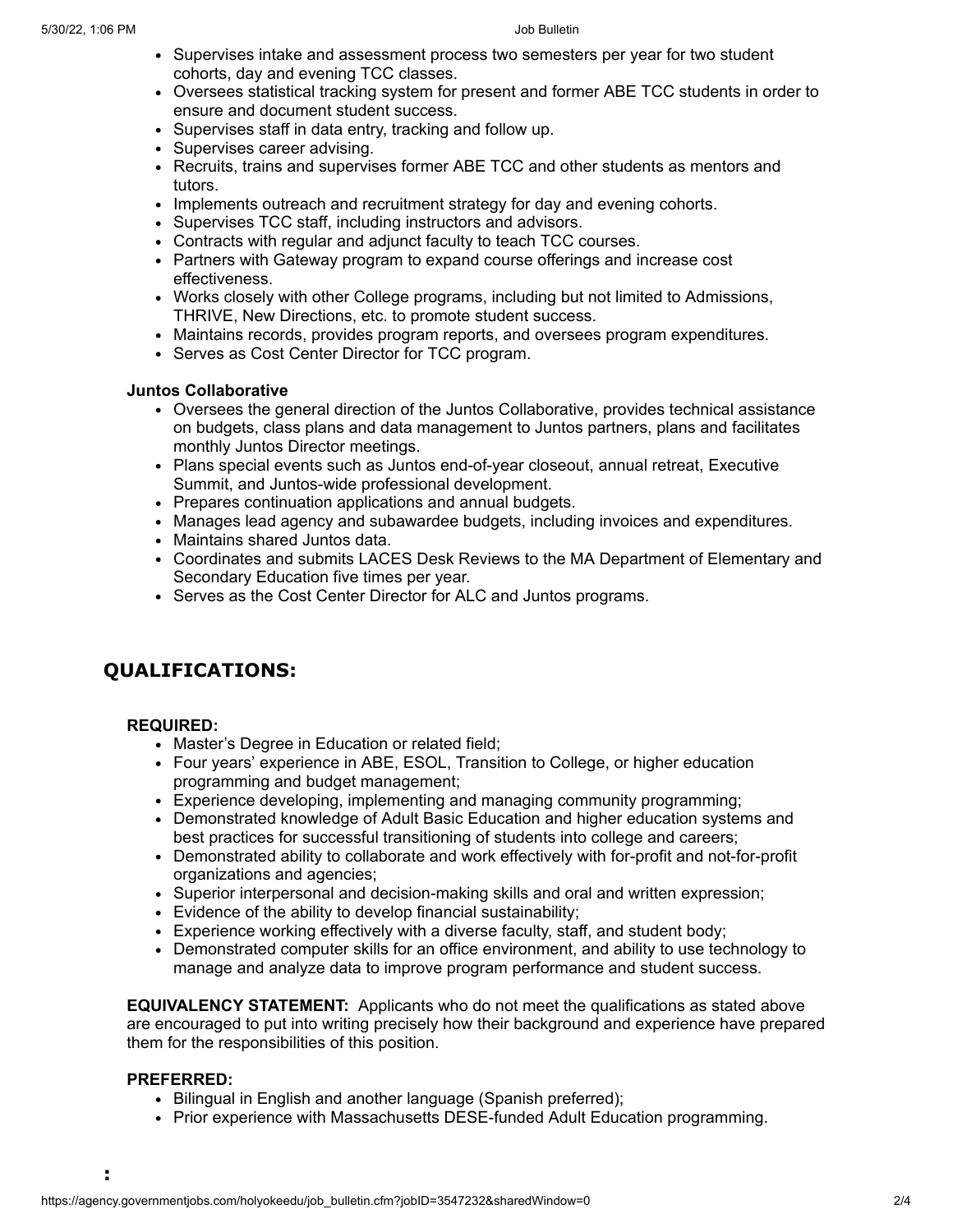## **Full-time, Non-Unit Professional position**

**Salary Range:** \$78,669.08 - \$85,153.88/year, plus a comprehensive State benefits package **Hours:** 37.5/week **Funding Source:** State

**\*\*Please Note:** Candidates for employment should be aware that all Holyoke Community College students, faculty, and staff must be fully vaccinated by the time of hire. Accordingly, initial employment is dependent upon receipt and verification of full vaccination status records; details of how to fulfill vaccine record verification requirements will be provided during the hire and onboarding process.

## **- All candidates must have legal authorization to work in the United States. HCC is not sponsoring H1B Visa.**

#### **- Pre-Employment Background check, including Criminal History will be conducted for all positions.**

*Holyoke Community College is an affirmative action/equal opportunity employer and does not discriminate on the basis of race, color, national origin, sex, disability, religion, age, veteran status, genetic information, gender identity or sexual orientation in its programs and activities as required by Title IX of the Educational Amendments of 1972, the Americans with Disabilities Act of 1990, Section 504 of the Rehabilitation Act of 1973, Title VII of the Civil Rights Act of 1964, and other applicable statutes and college policies. The College prohibits sexual harassment, including sexual violence. Inquiries or complaints concerning discrimination, harassment, retaliation or sexual violence shall be referred to the College's Affirmative Action and/or Title IX Coordinator, the Massachusetts Commission Against Discrimination, the Equal Employment Opportunities Commission or the United States Department of Education's Office for Civil Rights.*

APPLICATIONS MAY BE FILED ONLINE AT: [http://hcc.edu](http://hcc.edu/)

Position #NUP-22-199 DIRECTOR OF ADULT BASIC EDUCATION/TRANSITION TO COLLEGE AND CAREERS SW

303 Homestead Ave. Holyoke, MA 01040 (413) 552-2554

[humanres@hcc.edu](mailto:humanres@hcc.edu)

## **Director of Adult Basic Education/Transition to College and Careers Supplemental Questionnaire**

- \* 1. Do you have at least a Master's degree in Education or related field?
	- $\Box$  Yes  $\Box$  No.
- \* 2. How many year's of related experience do you have in ABE, ESOL, Transition to College, or higher education programming and budget management?
	- $\Box$  3 years less than 4
	- $\Box$  4 years less than 5
	- $\Box$  5 years less than 6
	- $\Box$  6 years less than 7 years
	- $\Box$  7 or more
	- $\Box$  None of the Above
- \* 3. Do you have experience developing, implementing and managing community programming?